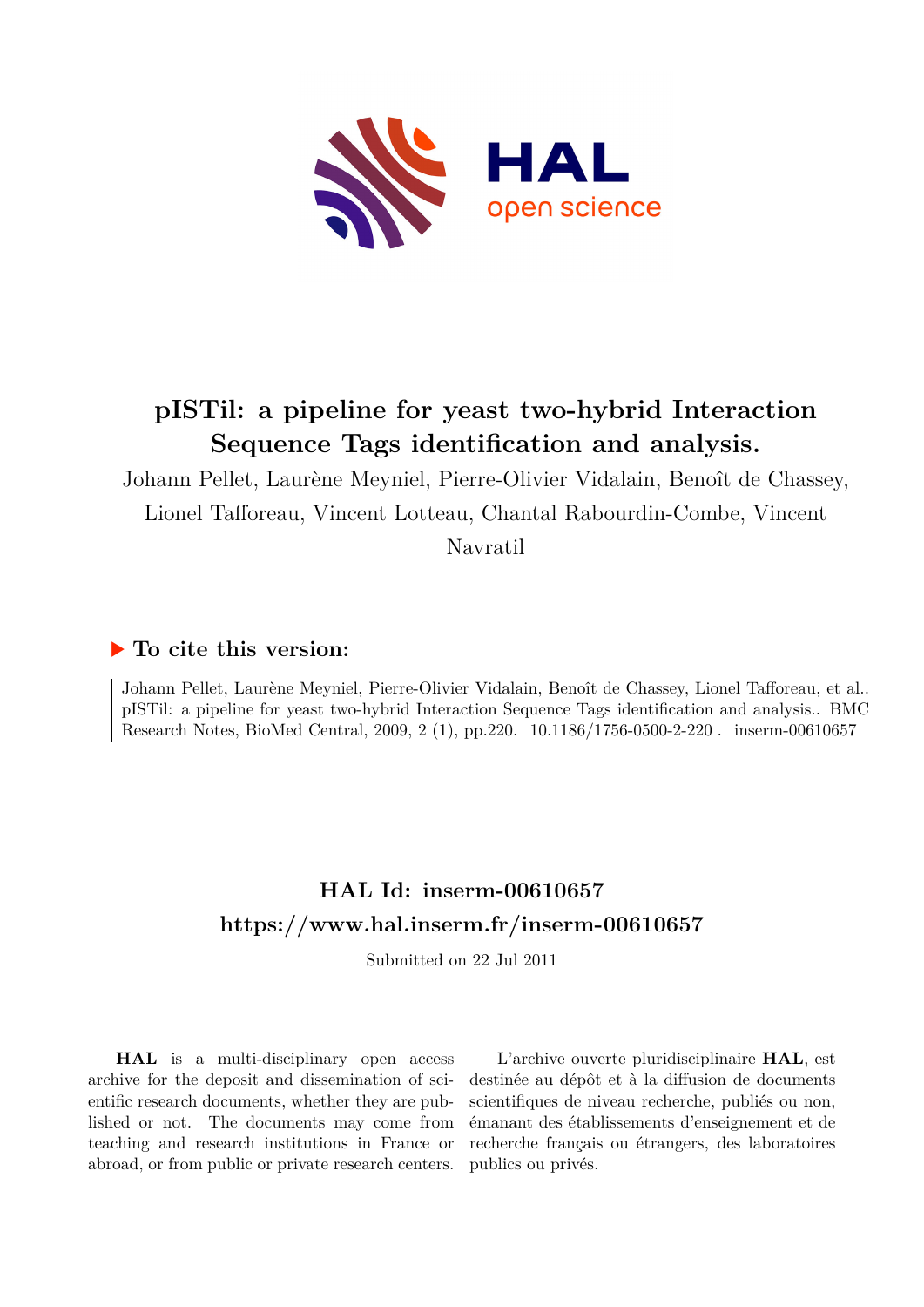# Technical Note **[Open Access](http://www.biomedcentral.com/info/about/charter/)**

# **pISTil: a pipeline for yeast two-hybrid Interaction Sequence Tags identification and analysis**

Johann Pellet<sup>1,2,3</sup>, Laurène Meyniel<sup>1,2,3</sup>, Pierre-Olivier Vidalain<sup>4</sup>, Benoît de Chassey<sup>1,2,3</sup>, Lionel Tafforeau<sup>1,2,3</sup>, Vincent Lotteau<sup>1,2,3</sup>, Chantal Rabourdin-Combe†1,2,3 and Vincent Navratil\*†1,2,3,5,6

Address: <sup>1</sup>U851, INSERM, 21 avenue Tony Garnier, F-69007, Lyon, France, <sup>2</sup>Université de Lyon, Lyon, France, <sup>3</sup>IFR128, Université Lyon 1, Lyon, France, <sup>4</sup>Laboratoire de Génomique Virale et Vaccination, Institut Pasteur, CNRS, URA 3015, Paris, France, <sup>5</sup>UMR754, INRA, ENVL, Lyon, France and <sup>6</sup>Current address: Centre de RMN à Très Hauts Champs, CNRS, 5 rue de la Doua, 69100, Villeurbanne, France

Email: Johann Pellet - johann.pellet@inserm.fr; Laurène Meyniel - laurene.meyniel@inserm.fr; Pierre-Olivier Vidalain - vidalain@pasteur.fr; Benoît de Chassey - benoit.dechassey@inserm.fr; Lionel Tafforeau - lionel.tafforeau@inserm.fr; Vincent Lotteau - vincent.lotteau@inserm.fr; Chantal Rabourdin-Combe - chantal.rabourdin@inserm.fr; Vincent Navratil\* - vincent.navratil@ens-lyon.fr

\* Corresponding author †Equal contributors

Published: 29 October 2009

*BMC Research Notes* 2009, **2**:220 doi:10.1186/1756-0500-2-220

[This article is available from: http://www.biomedcentral.com/1756-0500/2/220](http://www.biomedcentral.com/1756-0500/2/220)

© 2009 Navratil et al; licensee BioMed Central Ltd.

This is an Open Access article distributed under the terms of the Creative Commons Attribution License [\(http://creativecommons.org/licenses/by/2.0\)](http://creativecommons.org/licenses/by/2.0), which permits unrestricted use, distribution, and reproduction in any medium, provided the original work is properly cited.

Received: 15 June 2009 Accepted: 29 October 2009

#### **Abstract**

**Background:** High-throughput screening of protein-protein interactions opens new systems biology perspectives for the comprehensive understanding of cell physiology in normal and pathological conditions. In this context, yeast two-hybrid system appears as a promising approach to efficiently reconstruct protein interaction networks at the proteome-wide scale. This protein interaction screening method generates a large amount of raw sequence data, *i.e*. the ISTs (Interaction Sequence Tags), which urgently need appropriate tools for their systematic and standardised analysis.

**Findings:** We develop pISTil, a bioinformatics pipeline combined with a user-friendly webinterface: (*i*) to establish a standardised system to analyse and to annotate ISTs generated by twohybrid technologies with high performance and flexibility and (*ii*) to provide high-quality proteinprotein interaction datasets for systems-level approach. This pipeline has been validated on a large dataset comprising more than 11.000 ISTs. As a case study, a detailed analysis of ISTs obtained from yeast two-hybrid screens of Hepatitis C Virus proteins against human cDNA libraries is also provided.

**Conclusion:** We have developed pISTil, an open source pipeline made of a collection of several applications governed by a Perl script. The pISTil pipeline is intended to laboratories, with ITexpertise in system administration, scripting and database management, willing to automatically process large amount of ISTs data for accurate reconstruction of protein interaction networks in a systems biology perspective. pISTil is publicly available for download at [http://sourceforge.net/](http://sourceforge.net/projects/pistil) [projects/pistil.](http://sourceforge.net/projects/pistil)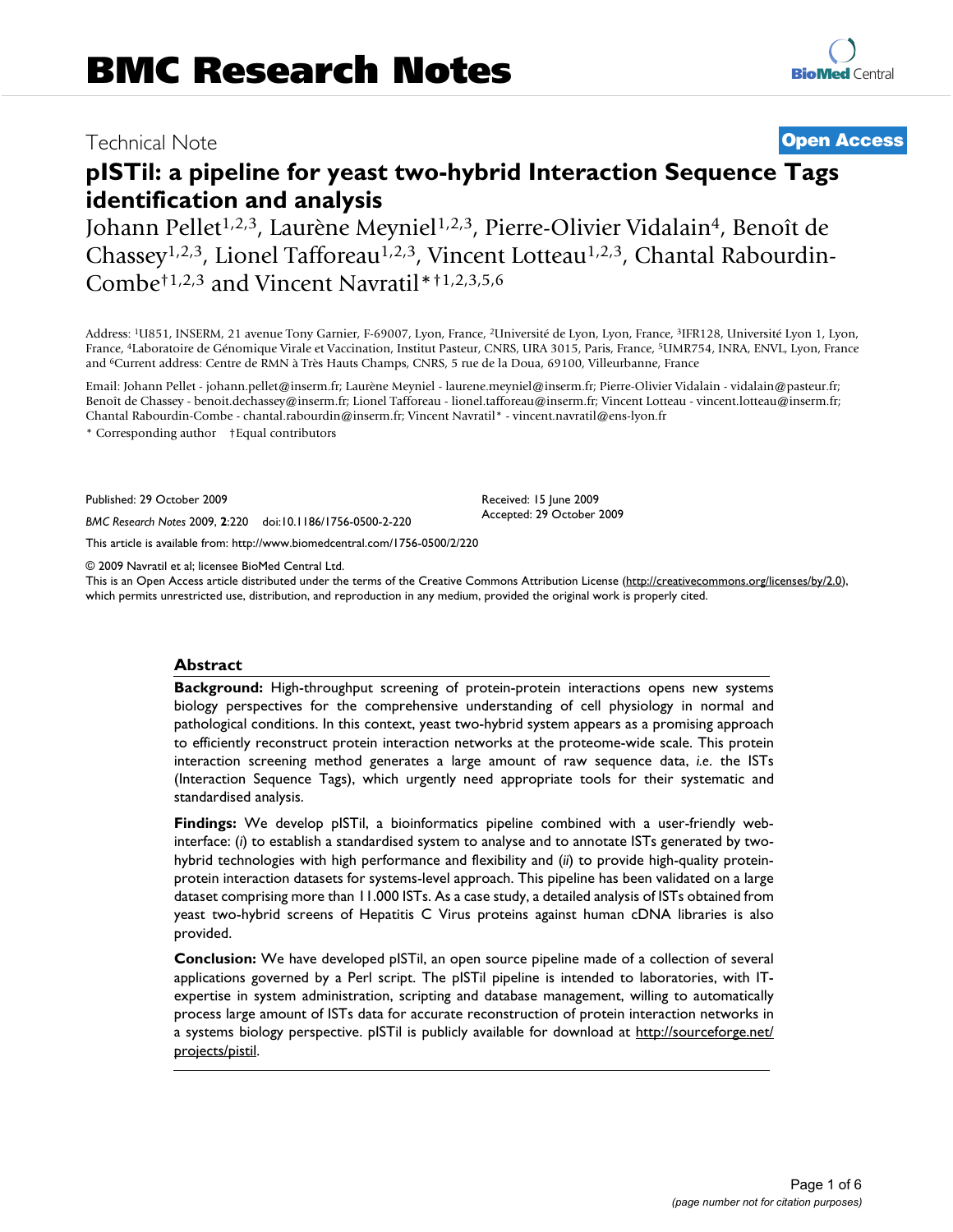# **Findings**

Systems biology focuses, in part, on exhaustive and accurate reconstruction of molecular interaction networks, which support cellular machinery, *i.e* interactomes, under physiological or pathological conditions.

Molecular interactions data related to human and model organisms are currently being integrated in generalist databases, such as INTACT [1], MINT [2] or STRING [3]. Some other databases are more specialised, as for instance VirHostNet, a knowledgebase devoted to virus-host interactions that allows analysis and visualisation of infection at the systems level [4]. One of the main sources of protein-protein interactions deposited in these public databases is generated by yeast two-hybrid (Y2H) technology. Indeed, Y2H allows high-throughput screening of direct physical protein-protein interactions at a proteome scale, but requires the sequencing of hundreds to thousands of cellular preys per experiment. These prey sequences extracted from yeast positive colonies are referred to ISTs, *i.e*. Interaction Sequence Tags [5]. Dedicated tools were developed to deal with high-throughput sequencing of ESTs (Expressed Sequence Tags) in transcriptome-based studies of cell lines, tissues or whole organ libraries in different physiological contexts and mainly rely on Phred functionalities [6]. However, these tools are not fully adapted for ISTs analysis. For instance, information related to cDNA libraries vectors has to be used to unambiguously define the IST reading "frame" and to eliminate cDNA inserts that have been cloned into abnormal reading frame or correspond to untranslated mRNA regions (UTRs). The reconstruction of a high-quality protein interactome dramatically depends on this unambiguous annotation of ISTs.

In this paper, we present pISTil, a fully automated pipeline combined to a web-based interface, which are specifically devoted to ISTs identification and analysis. The pISTil system is highly flexible and allows: (*i*) systematic and fast assignment of ISTs to a unique protein accession number; (*ii*) annotation of "in frame" ISTs (*i.e*., ISTs with prey cDNA inserts are in frame with Gal4 transactivation domain) or "not in frame" ISTs (*i.e*., ISTs with prey cDNA inserts are not in frame with Gal4 transactivation domain); (*iii*) sequence quality filtering, manual checking and visualisation of annotated ISTs through a userfriendly web interface and (*iv*) export of protein-protein interactions in multiple formats, such as MIMIx standard format [7]. The pISTil annotation procedure has been tested and validated with more than 11.000 ISTs generated by Y2H screening of human cDNA libraries. This comprehensive analysis led us to define optimal thresholds that reduced the noise to signal ratio associated to ISTs. As a case study, the pISTil pipeline and its web interface utility were illustrated through the analysis of Y2H

screens that have been successfully used to reconstruct a relevant HCV-human protein infection network [8].

# **Implementation**

The pISTil pipeline is implemented using a collection of open source program and bioinformatics tools such as Perl, Bioperl, Staden, PHP, Java, NCBI-Blast Toolkit and the PostgreSQL database system (Figure 1). Information on installing and running pISTil is given in the documentation distributed with pISTil [see Additional file 1].

First of all, IST chromatogram files - in ABI (Applied Biosystems INC) or SCF (Standard Chromatogram Format) formats - are filtered by Phred-pregap4 software [9,10] in order to extract nucleic sequences and their associated quality value. The resulting nucleic sequence of each IST is then translated into three frames and aligned against a protein sequence database (as defined in the configuration file by the users) by using BLASTX alignment software [11,12]. Only alignment information for the best hit is subsequently retained. In addition, identification of Gal4 transactivation domain (Gal4-AD) on ISTs allows the true delineation of "in frame" and "not in frame" ISTs [5] that may lead to false positive protein-protein interaction annotation. Even though translational frame-shift is possible in yeast, "not in frame" ISTs may be more prone to errors related to the irrelevant nature of associated proteins. All information generated by the IST pipeline are stored into the pISTil database, such as sequence quality of ISTs, identity percentage of ISTs, E-value, alignment position, the reading frame and protein sequence database source (Ensembl, RefSeq, etc.). Other meta-data supplied by users, such as origin (host organism, tissue origin, cell type), bait protein accession number/name that was used for the Y2H screen (GenBank accession number) and description of cDNA libraries constructions that have been used for the Y2H screens, are also integrated into the pISTil database.

## **pISTil pipeline validation**

An experimental dataset of 11.658 ISTs obtained from more than 300 Y2H screens was tested in order to validate the pISTil pipeline (unpublished; data not shown).

We statistically assessed the stringency of our filter parameters to define optimal thresholds that maximise the true positive rate associated to virus-host protein-protein interactions. One major drawback related to high-throughput sequencing of ISTs is the generation of sequences of poor quality [5]. Indeed, PCR-based procedures used to extract prey cDNA directly from yeast colonies are not optimal in term of yield and specificity, and often generate poor quality templates for sequencing reactions [13]. Because high quality sequences retrieved from Y2H screens are often short (*i.e*. <300 bp), filtering ISTs based only on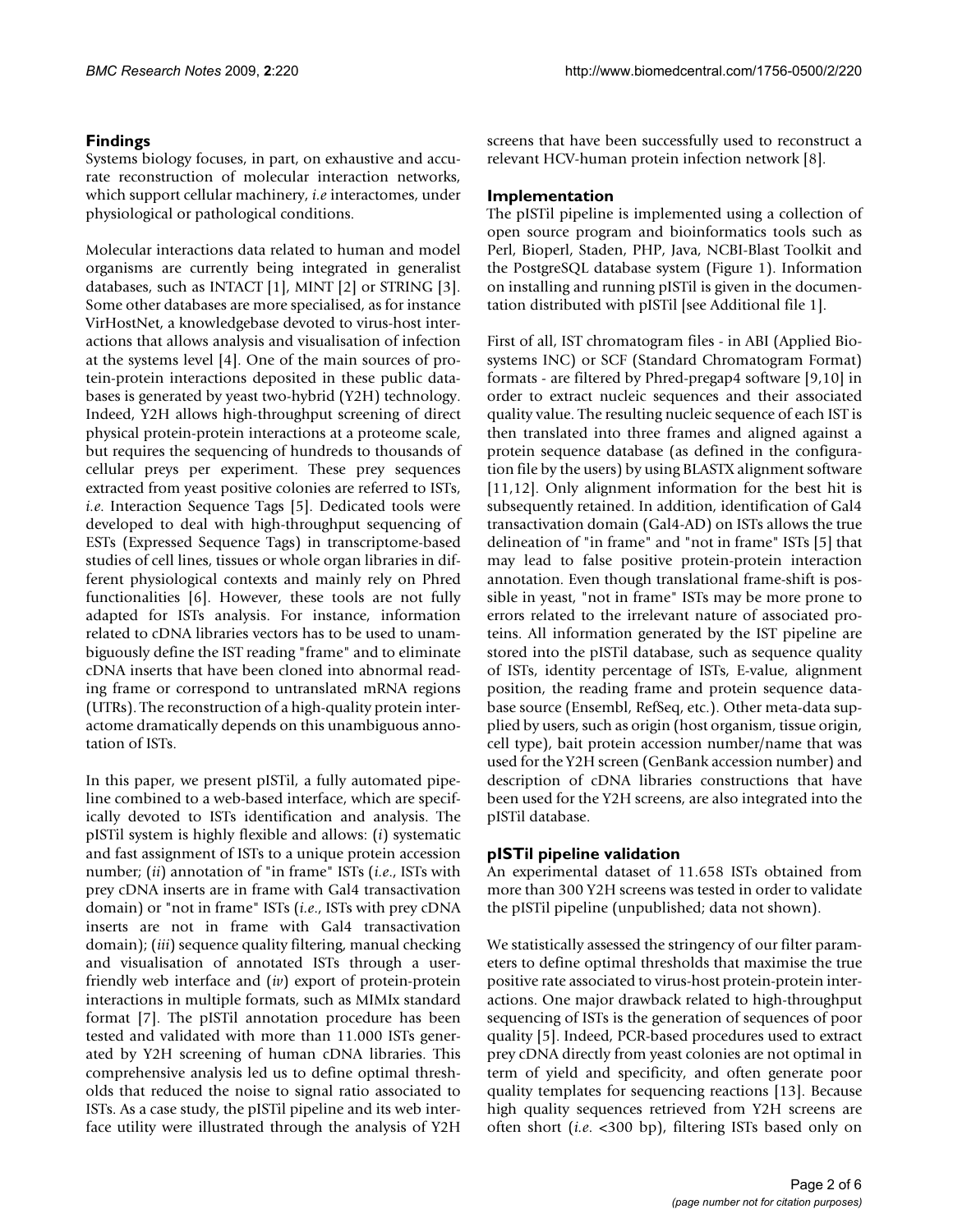

#### **Figure 1**

**pISTil pipeline workflow**. pISTil is organised around three major components. The pISTil software analyses chromatogram files (traces) that are organised by project. In this figure, three different projects are shown with two users. The pISTil web application provides a web interface for the visualization of projects results. The pISTil database integrates all IST analysis metainformation.

sequence length appears in this context inadequate. In Figure 2, correlation between the length of ISTs filtered with a Phred score > 13 (probability of incorrect base call < 5/100) and the percentage of identity between ISTs and annotated proteins (RefSeq) shows that ISTs with long stretch of high-quality nucleotides are correctly discriminated at the 80 percent of identity threshold. Thus, only filtering on identity may be appropriate to recover those short quality sequences that are discarded by applying additional Phred quality cut-off.

In this study, ISTs were thus considered as highly significant if they follow these criteria: (*i*) an identity threshold superior or equal to 80% with an e-value threshold inferior or equal to 10e-10 and (*ii*) a protein product defined as "in frame".

### **HCV-human protein-protein interactions analysis, a case study**

pISTil was previously applied to analyse ISTs generated from Y2H screens [8]. In this study, 27 constructs encoding full-length HCV mature proteins or discrete domains were used as baits to screen human cDNA prey libraries. As a case study, 1.158 chromatogram files related to two of these screens were processed using the "ist\_analyse.pl" program.

Analysis showed that 50% of the sequences passed through the first filters (identity  $\geq 80\%$ , e-value  $\leq 1e^{-10}$ ). As described above, this low retention rate is commonly observed when extracting ISTs directly from yeast by PCR. This success rate dramatically increased when rescuing DNA templates extracted from yeast by bacteria transformation, but this later procedure was much more time consuming (data not shown). Even if 77% of ISTs passing through the first filter are "in frame", the remaining 23% ISTs are "not in frame" and might be considered as "true positives" because of translation mechanisms existing in yeast that allow stop-codon reading through and frameshift correction for a significant fraction of the preys [14- 16]. Altogether, our stringent ISTs identification pipeline leads to characterise unambiguously roughly 40% of the sequences (443/1158) and defined for 10 viral proteins used as baits 132 distinct protein interactions and 117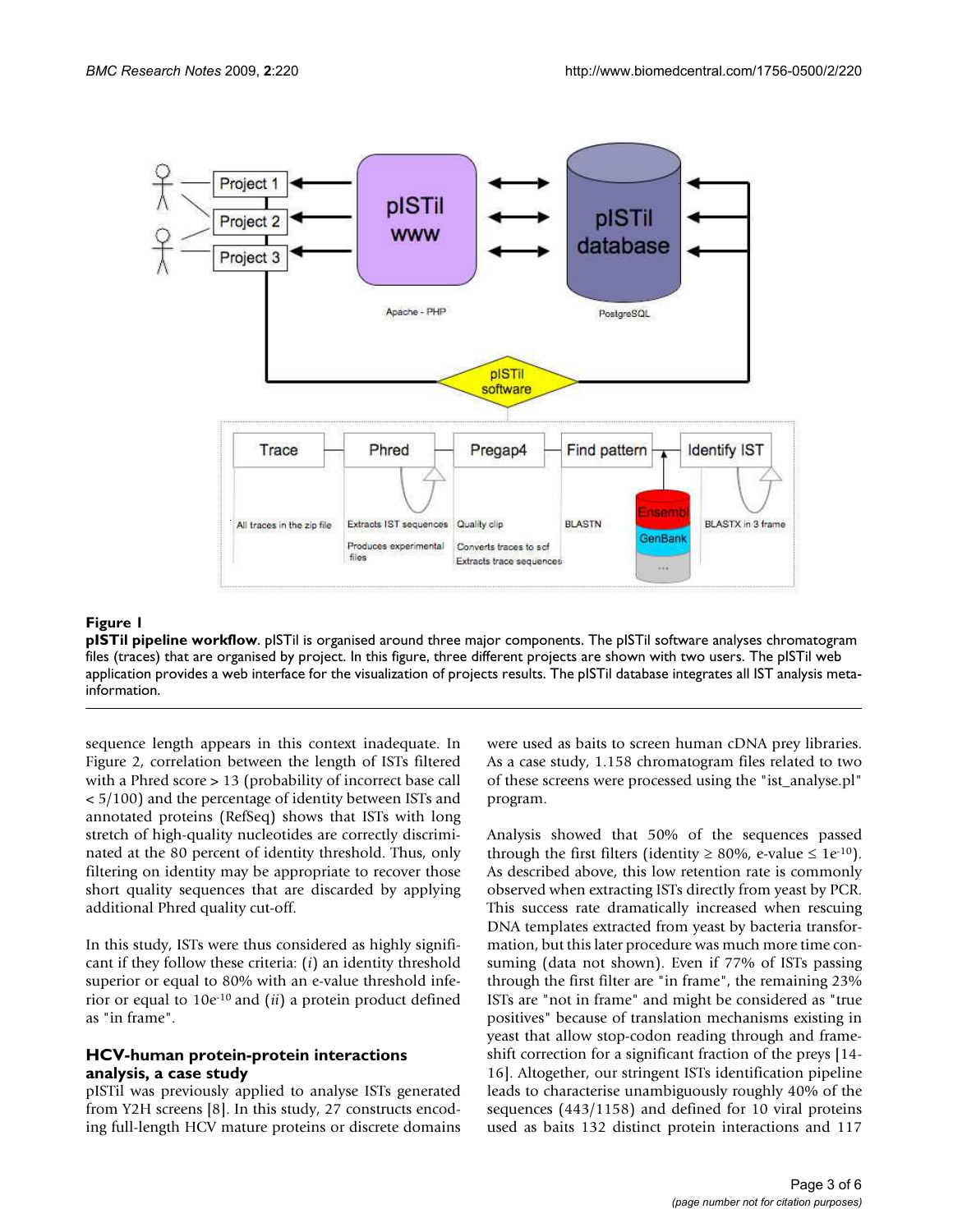

#### **Figure 2**

**pISTil pipeline validation**. Correlation between the percentage of identity of whole ISTs with RefSeq protein sequences and the length of these ISTs filtered with a Phred score above 13 (n = 11.658 ISTs). Red-yellow colours gradient is correlated to the density of points (red and yellow cor-

unique host protein partners. Based on these criteria, these protein-protein interactions were alternatively confirmed by GST pull-down validation with a success rate of 80% [8], underlying the efficiency of the pISTil pipeline.

Additional thresholds might be used to reduce the false positive rate of ISTs assignation, for instance the number of independent ISTs observations for each non-redundant interaction. Indeed previous studies have shown that protein-protein interactions defined by more than three ISTs exhibit a high rate of confirmation with alternative interaction detection methods such as co-immunoprecipitation or pull-down [5].

#### **pISTil Web interface and utility**

In order to manually check all information associated to ISTs annotation, a web interface was designed.

The pISTil web interface was fully implemented in PHP/ PostgreSQL [see Additional file 1]. A demonstration of the web site capabilities is available at [http://pbildb1.univ](http://pbildb1.univ-lyon1.fr/pistil)[lyon1.fr/pistil](http://pbildb1.univ-lyon1.fr/pistil). Throughout this web interface, users can easily access yeast two-hybrid meta-data, such as project, bait, plate and ISTs information (see Figure 3 and documentation). An advanced search interface allows querying and ranking protein-protein interaction annotations using multiple-criteria, such as quality of ISTs, "in frame"

ISTs annotation, percentage of identity of ISTs, e-value and the number of independent ISTs observations associated with non redundant protein-protein interactions. The results of interactions between proteins associated with baits and preys can be displayed as a HTML table. This table can be sorted according to the number of independent ISTs associated with non-redundant protein-protein interactions (Figure 3). Functionality related to the design and the visualisation of the minimal interacting domain is also provided for further experimental validation. This minimal interacting domain is obtained by extracting the minimal common protein sequence from multiple alignment of independent IST defining a nonredundant protein-protein interaction (Figure 3).

By using compliant PSI-MI (Proteomics Standards Initiative-Molecular Interaction) standard as file format for molecular interaction output and by carefully following MIMIx guidelines, efforts have also been made to facilitate unified exchange of protein-protein interaction data with the main public interaction data providers, such as those belonging to the IMEx consortium.

## **Conclusion**

We have developed pISTil, a pipeline for large-scale identification and analysis of ISTs data generated by yeast twohybrid approach. This application is dedicated to laboratories willing to automatically process, easily visualise and efficiently share yeast two-hybrid data. The use of such a standard approach will facilitate comparisons of datasets and will improve quality of protein-protein interaction network reconstruction in systems biology projects. Finally, next generation sequence tags project relying on cDNA libraries may also take advantage of this open source and efficient pipeline. pISTil is available under the GNU General Public License and may be downloaded from its project website.

## **Availability and requirements**

• **Project name**: pISTil

• **Project home page**: [http://sourceforge.net/projects/](http://sourceforge.net/projects/pistil) [pistil](http://sourceforge.net/projects/pistil)

- **Operating system(s)**: Running on Mac OS × 10.4× or higher, Linux (Linux 2.6.18-1.2798.fc6) and Unix Solaris systems (SunOS 5.10)
- **Programming language**: Perl 5.0 or higher, PHP (php4 or php5), PostgreSQL 8. × or higher
- **Other requirements**: Phred, Apache 2.0, Staden 1.6.0, NCBI BLAST Toolkit
- **License**: GNU General Public License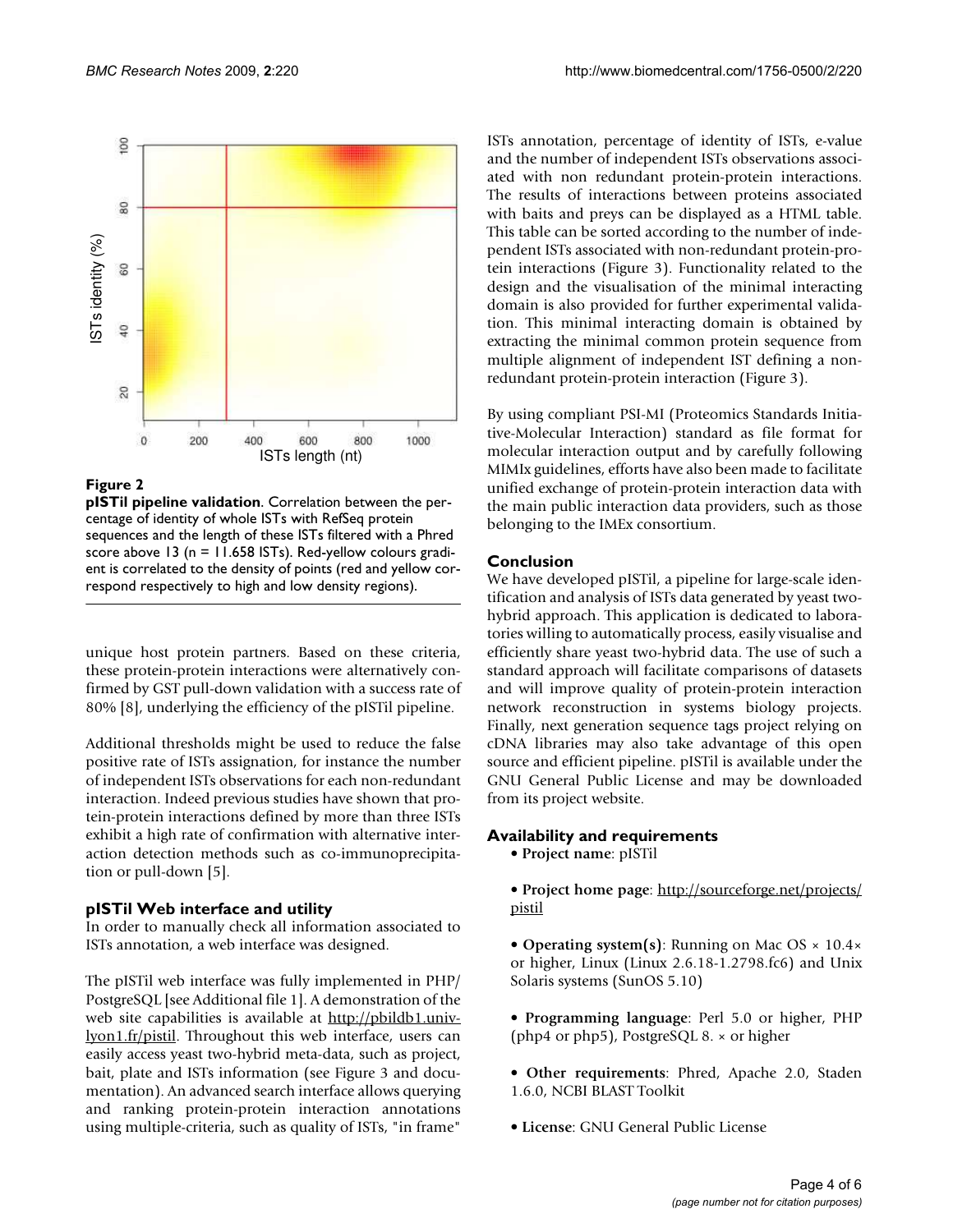

#### **Figure 3**

**pISTil web interface screenshots**. Complete details on how to use the interface is given in the pISTil documentation [see Additional file 1]. **a** - Home page: [http://pbildb1.univ-lyon1.fr/pistil/.](http://pbildb1.univ-lyon1.fr/pistil/) **b** - Multicriteria search result page: [http://pbildb1.univ](http://pbildb1.univ-lyon1.fr/pistil/search.php?bybait=NS2&searchprey=&searchterm=&fbproject=all&search=1)[lyon1.fr/pistil/search.php?bybait=NS2&searchprey=&searchterm=&fbproject=all&search=1](http://pbildb1.univ-lyon1.fr/pistil/search.php?bybait=NS2&searchprey=&searchterm=&fbproject=all&search=1). **c** - Search independent IST result page: [http://pbildb1.univ-lyon1.fr/pistil/repeat.php?bybait=NS2&searchprey=&searchterm=&fbproject=all&search=1.](http://pbildb1.univ-lyon1.fr/pistil/repeat.php?bybait=NS2&searchprey=&searchterm=&fbproject=all&search=1) **d -** Interaction domain result page - [http://pbildb1.univ-lyon1.fr/pistil/mid.php?bait=NS2&ist=NP\\_001026884&plateid=2](http://pbildb1.univ-lyon1.fr/pistil/mid.php?bait=NS2&ist=NP_001026884&plateid=2). **e** - PPI information result page - [http://pbildb1.univ-lyon1.fr/pistil/ppi.php?ppi=165&anal=t%23%23refseq%23refseq\\_human\\_prot.](http://pbildb1.univ-lyon1.fr/pistil/ppi.php?ppi=165&anal=t%23%23refseq%23refseq_human_prot)

• **Any restrictions to use by non-academics**: License require

#### **Abbreviations**

bp: base pairs; EST: Expressed Sequence Tag; IST: Interaction Sequence Tag; nt: nucleotide; PSI-MI: Proteomics Standards Initiative-Molecular Interaction; Y2H: Yeast Two-Hybrid; ABI: Applied Biosystems INC; SCF: Standard Chromatogram Format; HTML: Hypertext Markup Language.

#### **Competing interests**

The authors declare that they have no competing interests.

#### **Authors' contributions**

VN designed the study and drafted the manuscript. JP developed the pISTil system, the pISTil web interface and wrote the pISTil documentation. LM contributed to the development of the pISTil web interface, the PSI-MI XML export; tested the pISTil software, corrected the pISTil documentation and manuscript. BdC, LT, POV contributed to the design of pISTil algorithm and corrected the manuscript. VL and CRC provided funding and corrected the manuscript. All authors read and approved the final manuscript.